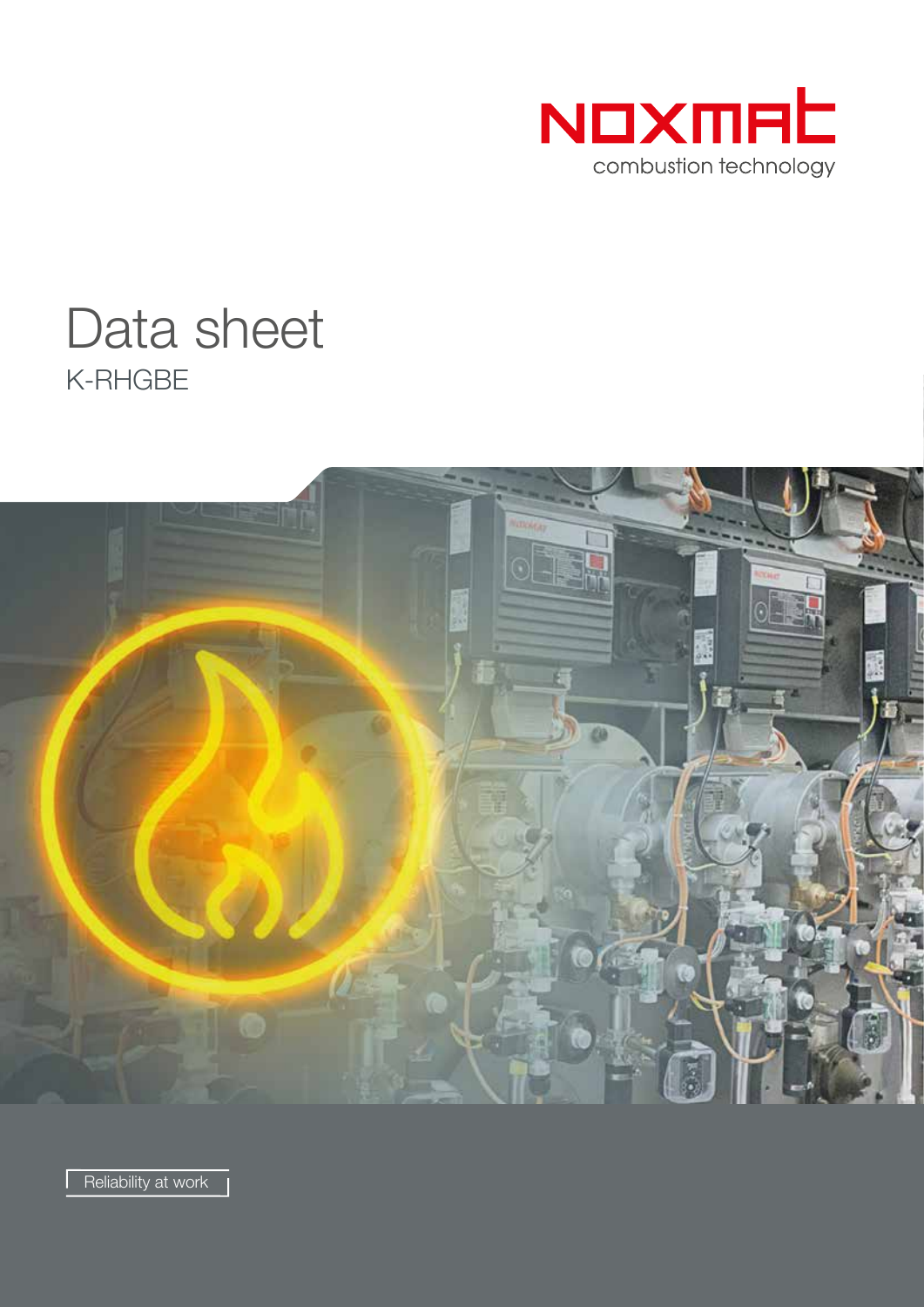### SERIES K-RHGBE

Recuperative high-velocity burner with ceramic recuperator burner tube for the direct and indirect heating of industrial furnaces 9-100 kW



#### Specifications & Advantages

- Cost-efficient high-velocity burner with integrated recuperator combustion tube for heat recovery
- Power scope from 9 to 100 kW
- Maximum application temperature up to 1300°C
- High efficiency
- Low-emission single-stage combustion
- Excellent temperature distribution due to high burner velocity
- Easy direct ignition at high-fire due to patented ignition system
- Particularly maintenance-friendly, modular set-up
- All media connections can be adjusted at 90° angles
- Direct flame monitoring to ensure maximum safety in all stages of operation
- Separate cooling air connection possible to enable the specific operation of temperature ramps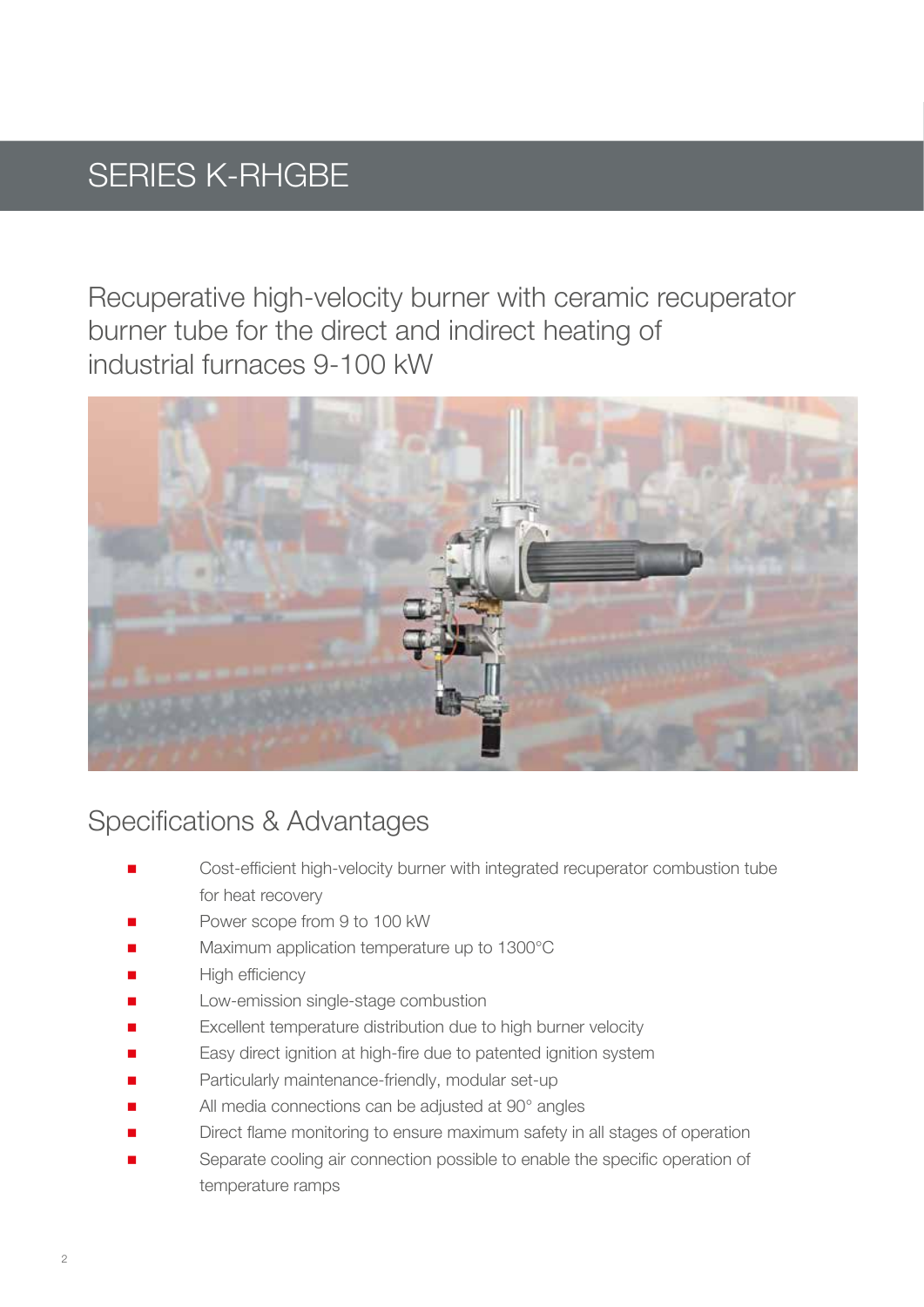### SERIES K-RHGBE

#### Technical specifications

| <b>Brennertyp K-RHGBE</b>                                       |              | 15    | 30           | 50      | 100     |
|-----------------------------------------------------------------|--------------|-------|--------------|---------|---------|
| Nominal thermal capacity [1]                                    | <b>kW</b>    | 15    | 30           | 50      | 100     |
| Nominal thermal capacity [1]                                    | BTU/h        | ~1000 | ~102000      | ~171000 | ~1000   |
| Minimum thermal capacity [1]                                    | <b>kW</b>    | 9     | 15           | 25      | 50      |
| Minimum thermal capacity [1]                                    | BTU/h        | ~1000 | ~1000        | ~185000 | ~171000 |
| Nominal gas connection pressure [2]                             | mbar         | 50    | 50           | 50      | 70      |
| Nominal air connection pressure, indirect heating [2]           | mbar         | 60    | 80           | 80      | 80      |
| Nominal ejector air connection pressure, direct heating [2] [3] | mbar         | n/a   | 80           | 90      | 110     |
| Necessary volumetric ejector air flow [3]                       | Nm3/h        | n/a   | 50           | 120     | 300     |
| Maximum recuperator temperature                                 | $^{\circ}$ C | 1300  | 1300         | 1300    | 1300    |
| Nominal diameter of recuperator                                 | mm           | 63    | 100          | 125     | 150     |
| Nominal diameter gas connection                                 | <b>DN</b>    | 15    | 15           | 15      | 20      |
| Nominal diameter combustion air connection                      | DN           | 20    | 25           | 40      | 40      |
| Nominal diameter cooling air connection                         | DN           | 20    | 40           | 40      | 40      |
| Nominal diameter ejector air connection                         | <b>DN</b>    | 25    | 25           | 50      | 80      |
| Fuel gas [4]                                                    |              |       | NG, LNG, LPG |         |         |

Subject to technical modifications. [1] Values deviating from the burner capacity are possible upon request.

[2] Pressure fluctuations must not exceed +/- 5%; this also applies to the operation of the burners in groups.

[4] Reference values, based on a furnace temperature of 1200°C and 90% waste gas retraction at nominal burner capacity.

[5] Other combustion gases must be coordinated with Noxmat in advance.

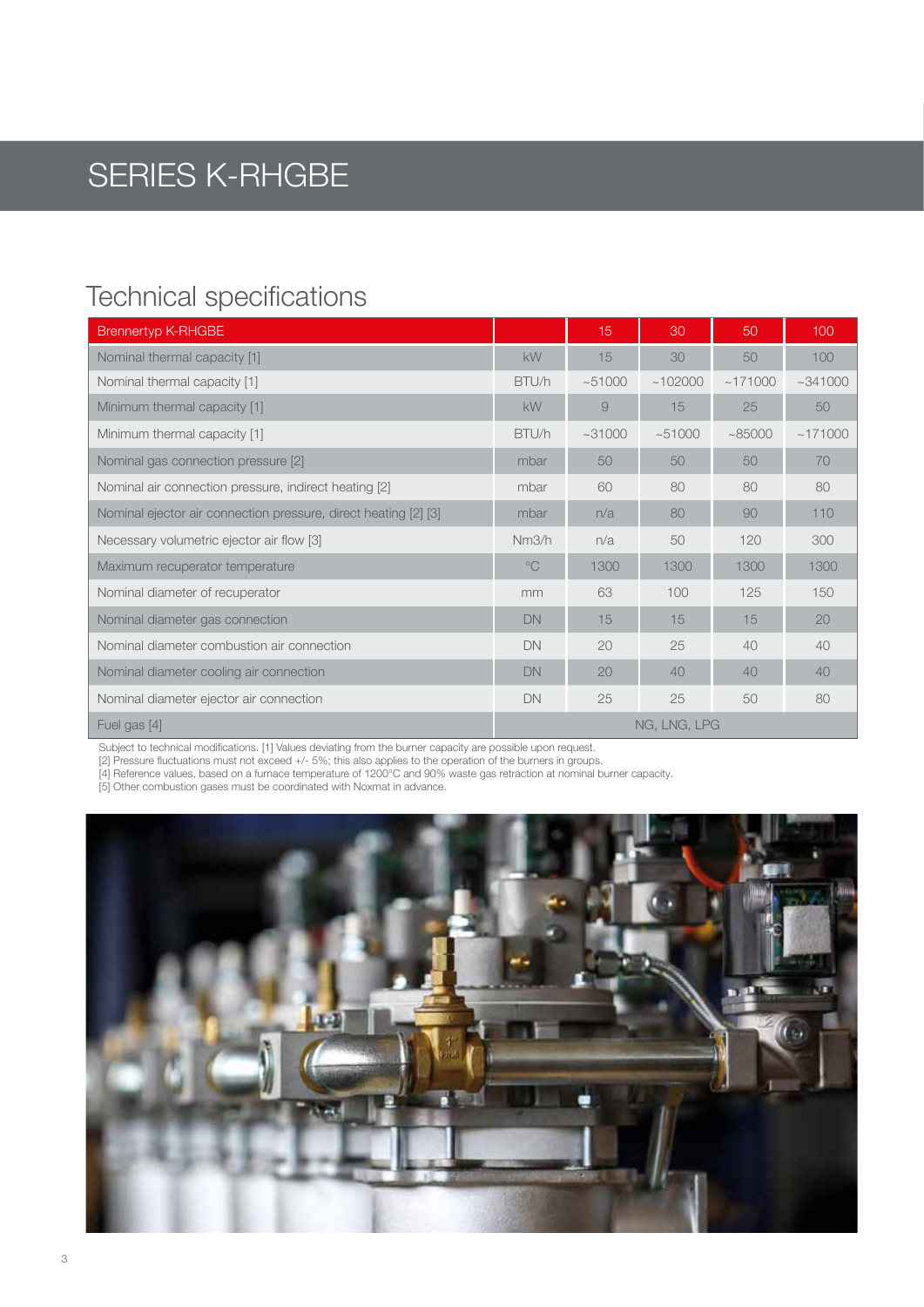

### Principal dimensions / Basic burner



| <b>Burner</b> size | Principal dimensions          |                   |               |     |        |     |     |    |  |  |  |  |  |  |
|--------------------|-------------------------------|-------------------|---------------|-----|--------|-----|-----|----|--|--|--|--|--|--|
|                    | $\mathsf B$<br>$\overline{A}$ |                   | $\mathcal{C}$ | D   | E1/E2  | F   | G   | н  |  |  |  |  |  |  |
|                    |                               | mm                |               |     |        |     |     |    |  |  |  |  |  |  |
| K-RHGBE 15         | 60                            | $\qquad \qquad -$ | 180           | 210 | $18/-$ | 535 | 910 | 80 |  |  |  |  |  |  |
| K-RHGBE 30         | 100                           | 265               | $- -$         | 225 | 18/28  | 535 | 880 | 70 |  |  |  |  |  |  |
| K-RHGBE 50         | 125                           | $\qquad \qquad -$ | 252           | 280 | $18/-$ | 535 | 895 | 77 |  |  |  |  |  |  |
| K-RHGBE 100        | 150                           | $\qquad \qquad -$ | 272           | 300 | $18/-$ | 535 | 905 | 50 |  |  |  |  |  |  |

| <b>Burner</b> size | Connection dimensions |                |     |                |                |                   |     |                  |              |    |                |            |      |      |             |       |
|--------------------|-----------------------|----------------|-----|----------------|----------------|-------------------|-----|------------------|--------------|----|----------------|------------|------|------|-------------|-------|
|                    |                       | Combustion air |     |                | Cooling air**  |                   |     |                  | Purge air    |    | Combustion gas |            |      |      |             |       |
|                    | К                     |                | M   | N <sub>1</sub> | N <sub>2</sub> | P                 |     | R                | <sub>S</sub> | Q  |                |            |      |      |             | V     |
|                    | mm                    |                |     |                |                | <i>inch</i><br>mm |     | mm               |              |    | inch           | mm         | inch | mm   | <i>inch</i> |       |
| K-RHGBE 15         | 60                    | 130            | 96  | 110            | 35             | 185               | 125 | G <sub>3/4</sub> | 185          | 30 | 125            | G3/4       | 259  | G3/8 | 304         | Rp1/2 |
| K-RHGBE 30         | 65                    | 150            | 104 | 120            | 50             | 197               | 135 | $G^*$            | 197          | 37 | 135            | .1/2<br>G1 | 274  | G3/8 | 319         | Rp1/2 |
| K-RHGBE 50         | 65                    | 180            | 115 | 134            | 65             | 205               | 158 | G1.1/2           | 205          | 30 | 158            | G1.1/2     | 283  | G3/8 | 328         | Rp1/2 |
| K-RHGBE 100        | 65                    | 190            | 115 | 134            | 75             | 200               | 180 | G1               | 200          | 48 | 180            | .1/2<br>G1 | 279  | G3/8 | 334         | Rp3/4 |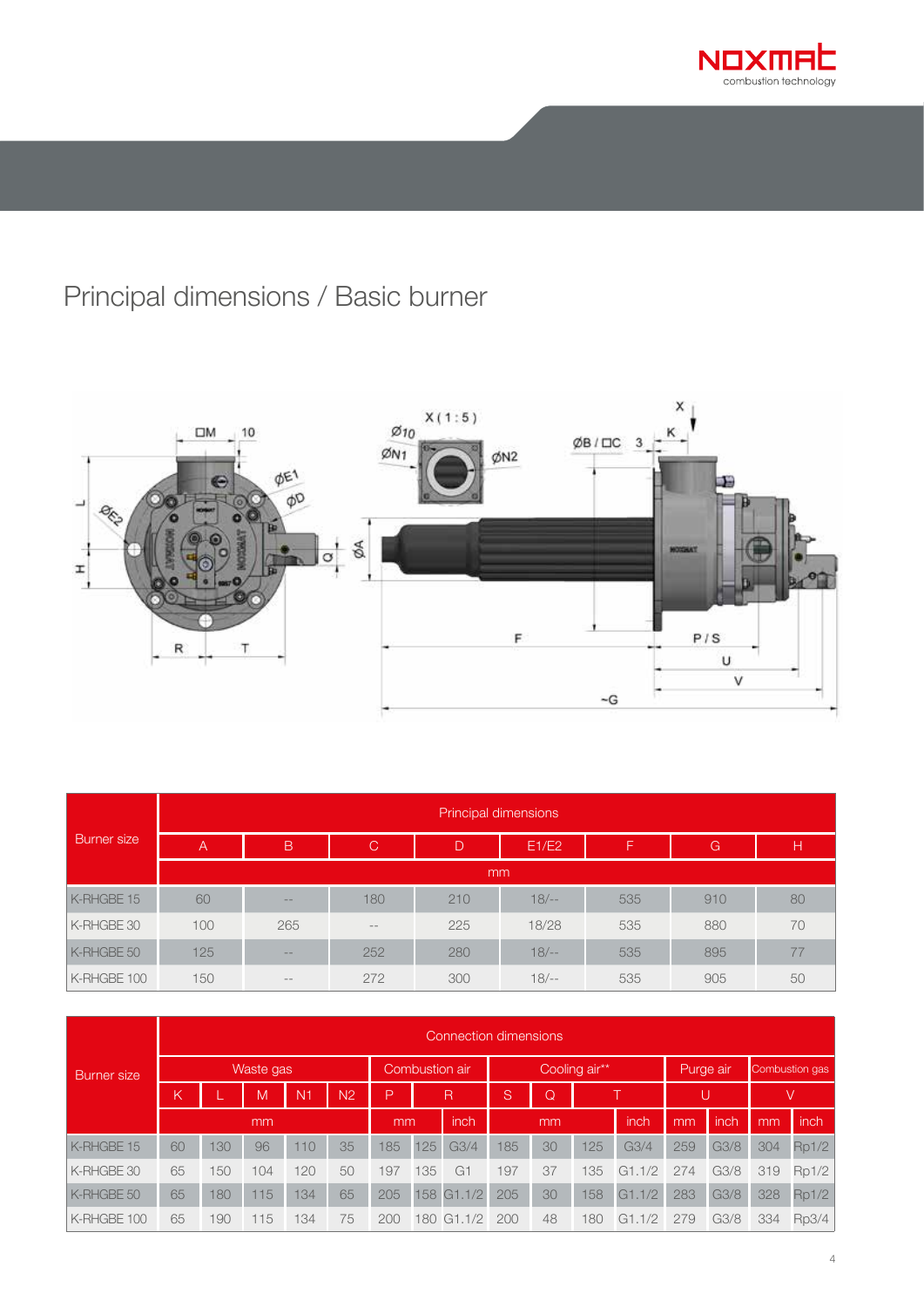## SERIES K-RHGBE

Principal dimensions / Connecting dimensions Direct heating



| Burner size |                |                | Principal dimensions |                | Connection dimensions |     |                |                |                |                |                |     |                |                |
|-------------|----------------|----------------|----------------------|----------------|-----------------------|-----|----------------|----------------|----------------|----------------|----------------|-----|----------------|----------------|
|             |                |                |                      |                | Waste gas             |     |                |                |                | Gas            |                |     |                |                |
|             | A <sub>1</sub> | A <sub>2</sub> | F <sub>1</sub>       | F <sub>4</sub> | K1                    | Ø   | $\overline{2}$ | N <sub>3</sub> | P <sub>1</sub> | Q <sub>1</sub> | Q <sub>2</sub> | R1  | R <sub>2</sub> | V <sub>1</sub> |
|             |                | mm             |                      |                | mm                    |     |                |                |                |                | mm             |     |                |                |
| K-RHGBE 15  | 66             | 125            | 535                  | 418            | 76                    | 506 | 583            | 240            | 201            | $365 \pm 10$   | 396            | 231 | 34             | 320            |
| K-RHGBE 30  | 105            | 175            | 535                  | 387            | 81                    | 506 | 583            | 240            | 213            | $365 \pm 10$   | 396            | 251 | 34             | 335            |
| K-RHGBE 50  | 130            | 200            | 535                  | 395            | 81                    | 506 | 595            | 240            | 221            | $565 \pm 10$   | 595            | 281 | 60             | 346            |
| K-RHGBE 100 | 155            | 230            | 535                  | 398            | 81                    | 506 | 583            | 240            | 216            | $730 + 10$     | 758            | 275 | 89             | 350            |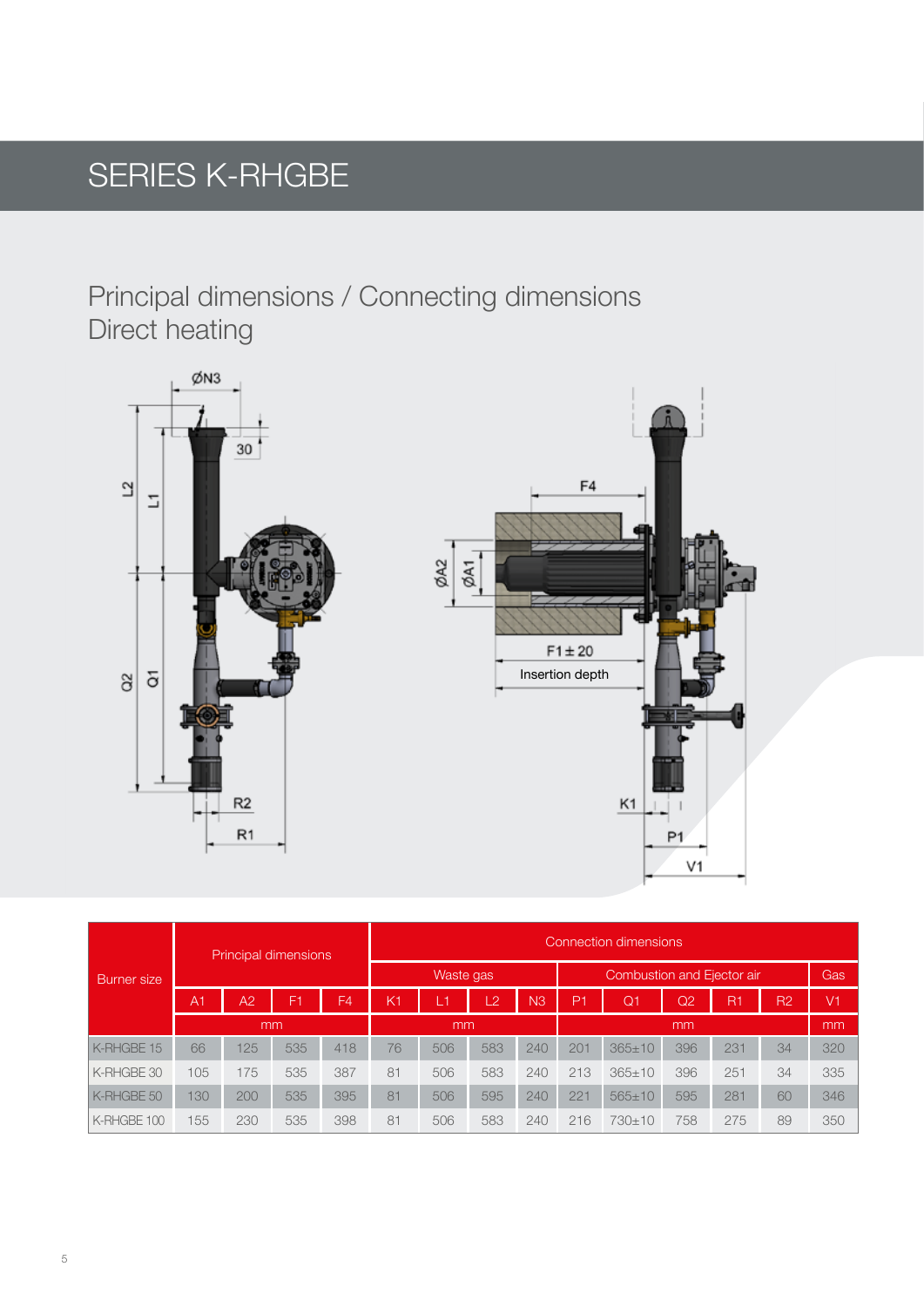

#### Principal dimensions / Connecting dimensions Indirect heating



| <b>Burner</b> size |     | <b>Principal dimensions</b> |                |                | <b>Connection dimensions</b> |     |           |                |                |                |                |             |     |     |  |
|--------------------|-----|-----------------------------|----------------|----------------|------------------------------|-----|-----------|----------------|----------------|----------------|----------------|-------------|-----|-----|--|
|                    |     |                             |                |                |                              |     | Waste gas |                |                | CA             | Gas            | Jacket tube |     |     |  |
|                    | A3  | A <sub>4</sub>              | F <sub>2</sub> | F <sub>3</sub> | K <sub>2</sub>               | LЗ  | L4        | N <sub>4</sub> | N <sub>5</sub> | P <sub>2</sub> | V <sub>2</sub> | Ŵ           | X1  | X2  |  |
|                    |     |                             | mm             |                |                              |     | mm        |                |                | mm             | mm             | mm          | mm  | mm  |  |
| K-RHGBE 15         | 80  | 151                         | 513            | 36             | 82                           | 212 | 430       | 42             | 102            | 207            | 326            | 15          | 90  | 80  |  |
|                    | 100 | 160                         | 513            | 30             | 82                           | 212 | 430       | 42             | 102            | 207            | 326            | 15          | 90  | 100 |  |
| K-RHGBE 30         | 115 | 175                         | 513            | 31             | 87                           | 232 | 450       | 42             | 102            | 219            | 341            | 15          | 90  | 115 |  |
|                    | 140 | 225                         | 508            | 42             | 92                           | 232 | 450       | 42             | 102            | 224            | 346            | 20          | 90  | 140 |  |
|                    | 140 | 225                         | 508            | 42             | 92                           | 262 | 480       | 48             | 102            | 231            | 357            | 20          | 90  | 140 |  |
| K-RHGBE 50         | 165 | 250                         | 508            | 43             | 92                           | 262 | 480       | 48             | 102            | 231            | 357            | 20          | 105 | 165 |  |
|                    | 165 | 250                         | 508            | 43             | 92                           | 262 | 480       | 60             | 102            | 227            | 361            | 20          | 105 | 165 |  |
| K-RHGBE 100        | 200 | 285                         | 495            | 43             | 105                          | 272 | 490       | 60             | 102            | 240            | 374            | 20          | 120 | 200 |  |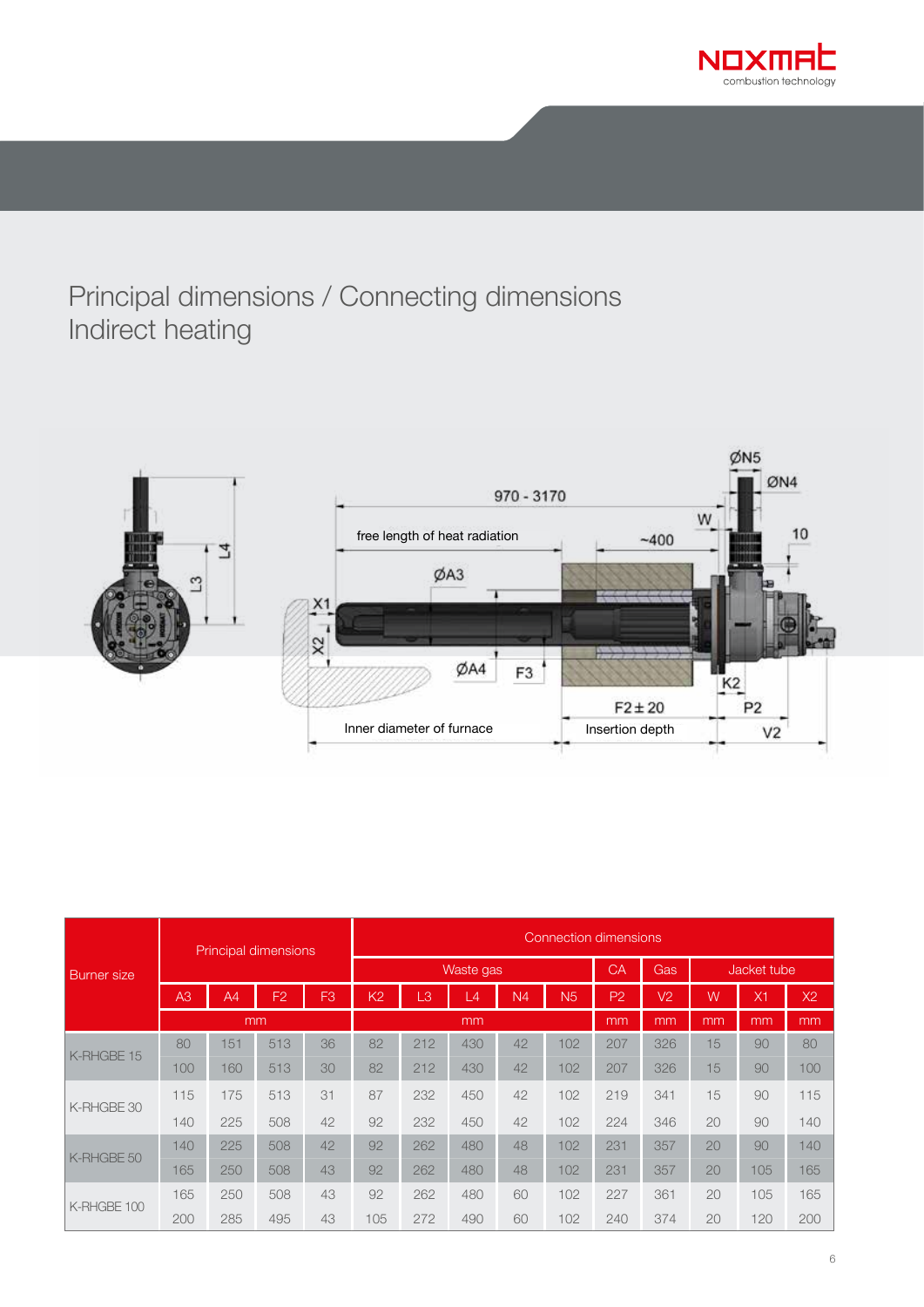### TYPICAL PERFORMANCE CHARACTERISTICS





The above illustrations are valid for:

- indirect heating (with radiant tubes)

- direct heating with 100 % exhaust gas extraction

- continuous operation at nominal burner capacity
- natural gas
- $\lambda = 1,10$  ... 1,20

The parameters specified shall be regarded as recommended ones. They are dependent on various factors that may vary in practice from the conditions specified above. Parameters for special conditions of use can be obtained from NOXMAT GmbH on request.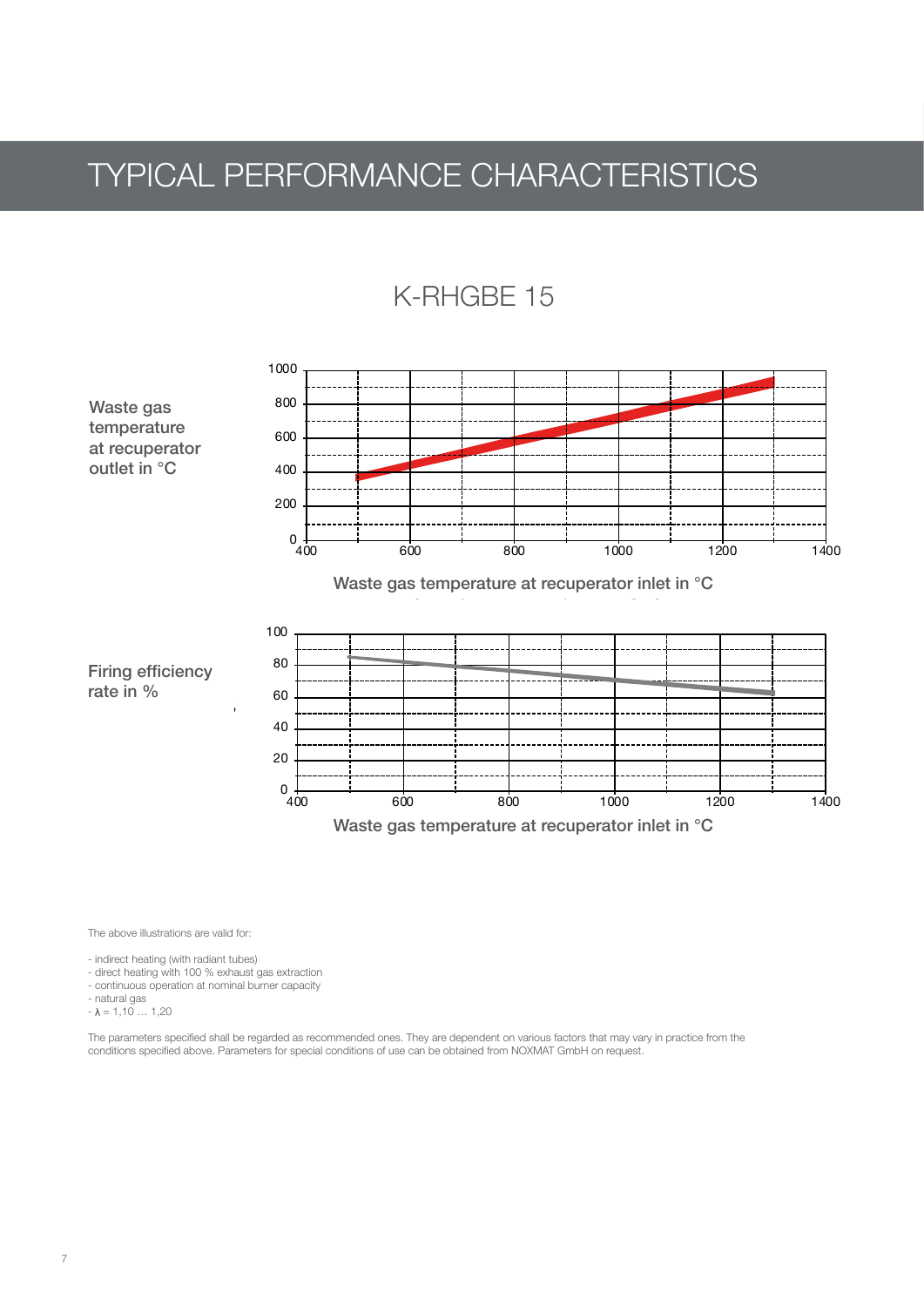

#### K-RHGBE 30



The above illustrations are valid for:

- indirect heating (with radiant tubes)<br>- direct heating with 100 % exhaust gas extraction
- continuous operation at nominal burner capacity
- 
- natural gas<br>-  $\lambda = 1,10 ... 1,20$

The parameters specified shall be regarded as recommended ones. They are dependent on various factors that may vary in practice from the conditions specified above. Parameters for special conditions of use can be obtained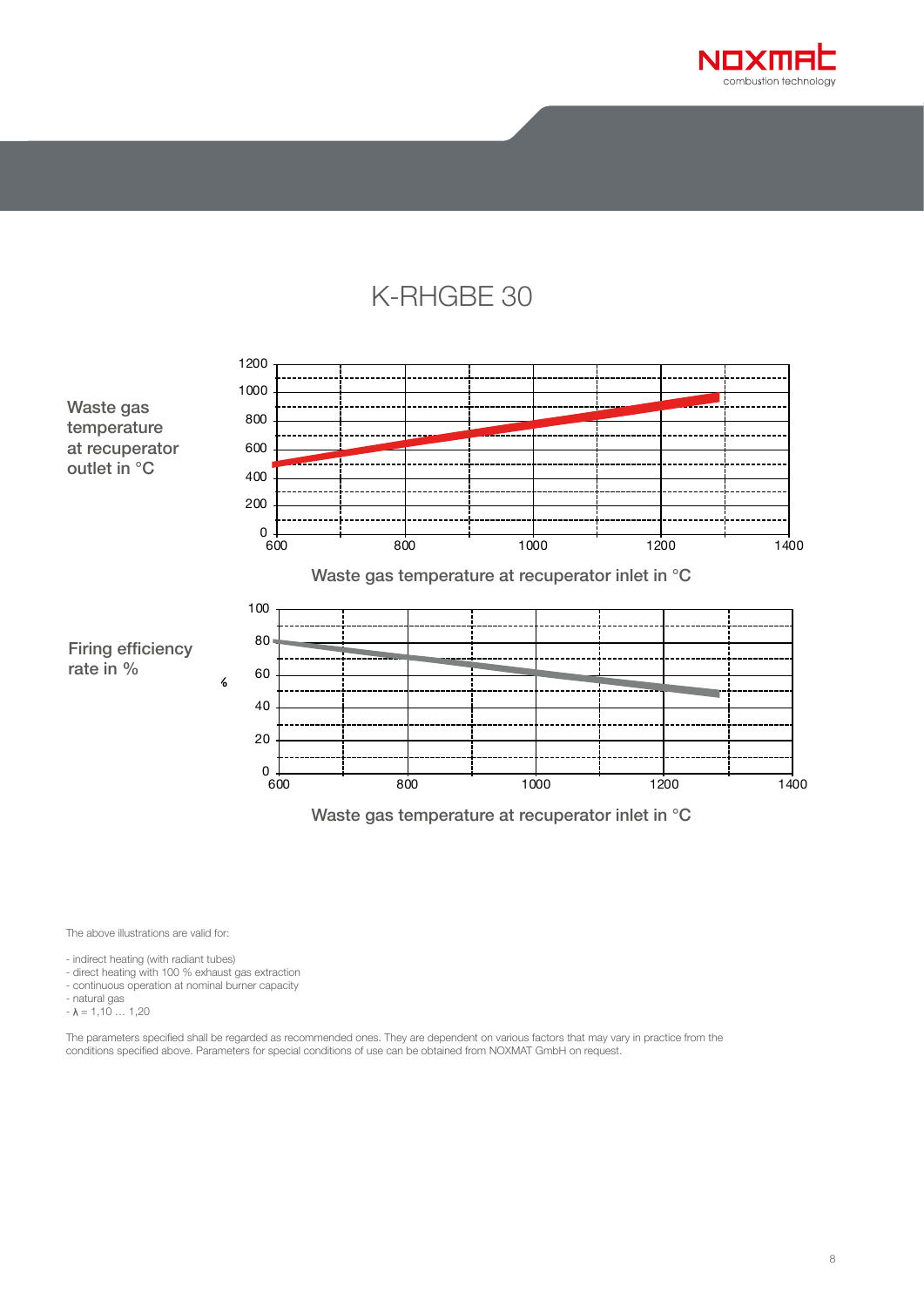### TYPICAL PERFORMANCE CHARACTERISTICS

#### K-RHGBE 50



The above illustrations are valid for:

- indirect heating (with radiant tubes)

- direct heating with 100 % exhaust gas extraction
- continuous operation at nominal burner capacity that is a state of the state of the state of the state of the state of the state of the state of the state of the state of the state of the state of the state of the state
- =>2/,/,0,.,."C,5+./D./,."-09,+78,."@E..,.:"1,23,"FG2"4H,I+,JJ,"K+.4-3I0,5+./D./,.",28-J3,.";+,"=>."5,2 - natural gas
- $-\lambda = 1,10 \ldots 1,20$

The parameters specified shall be regarded as recommended ones. They are dependent on various factors that may vary in practice from the conditions specified above. Parameters for special conditions of use can be obtained from NOXMAT GmbH on request.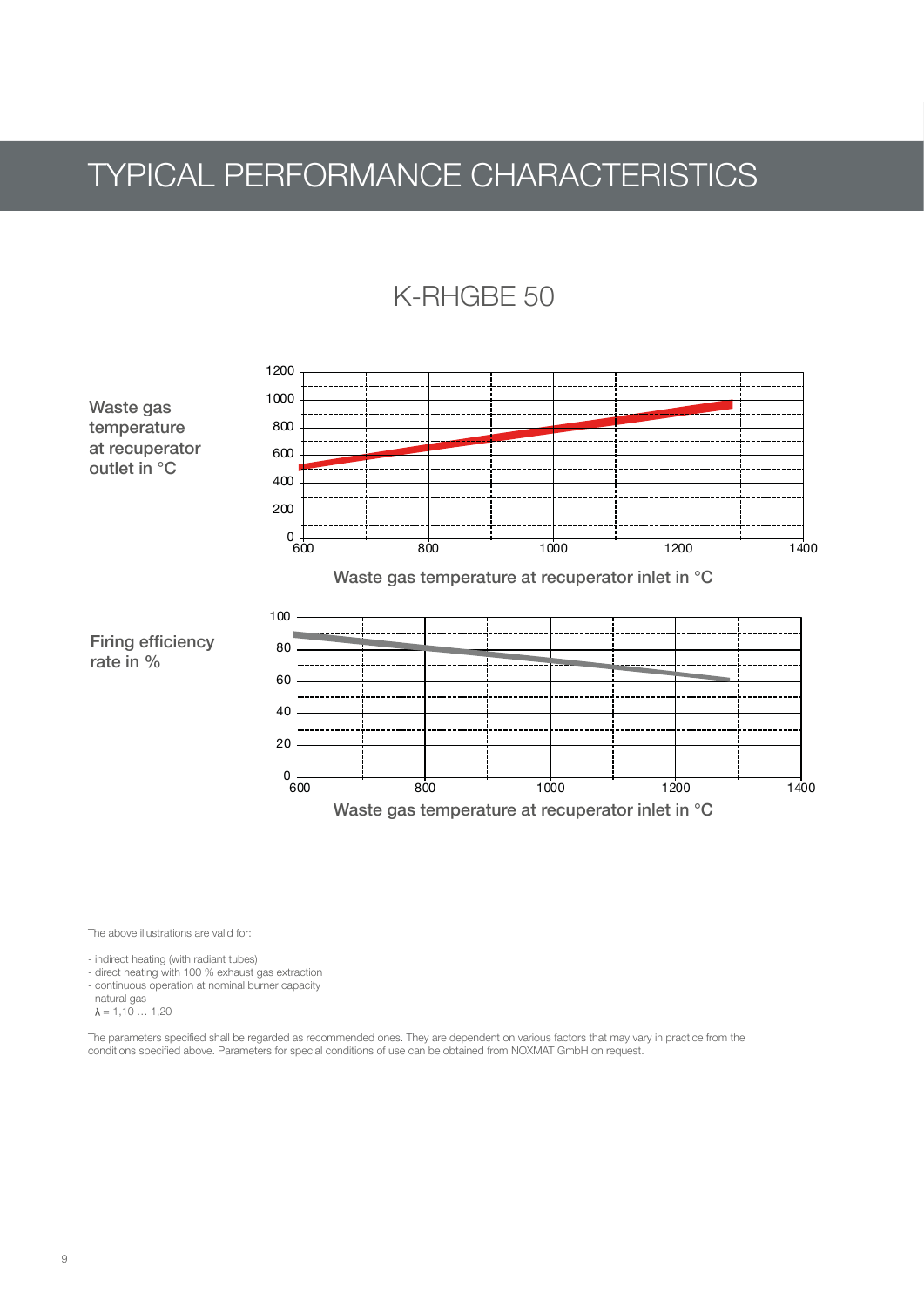

#### K-RHGBE 100



The above illustrations are valid for:

- indirect heating (with radiant tubes)<br>- direct heating with 100 % exhaust gas extraction
- continuous operation at nominal burner capacity
- natural gas
- $-\lambda = 1,10...1,20$

The parameters specified shall be regarded as recommended ones. They are dependent on various factors that may vary in practice from the<br>conditions specified above. Parameters for special conditions of use can be obtained